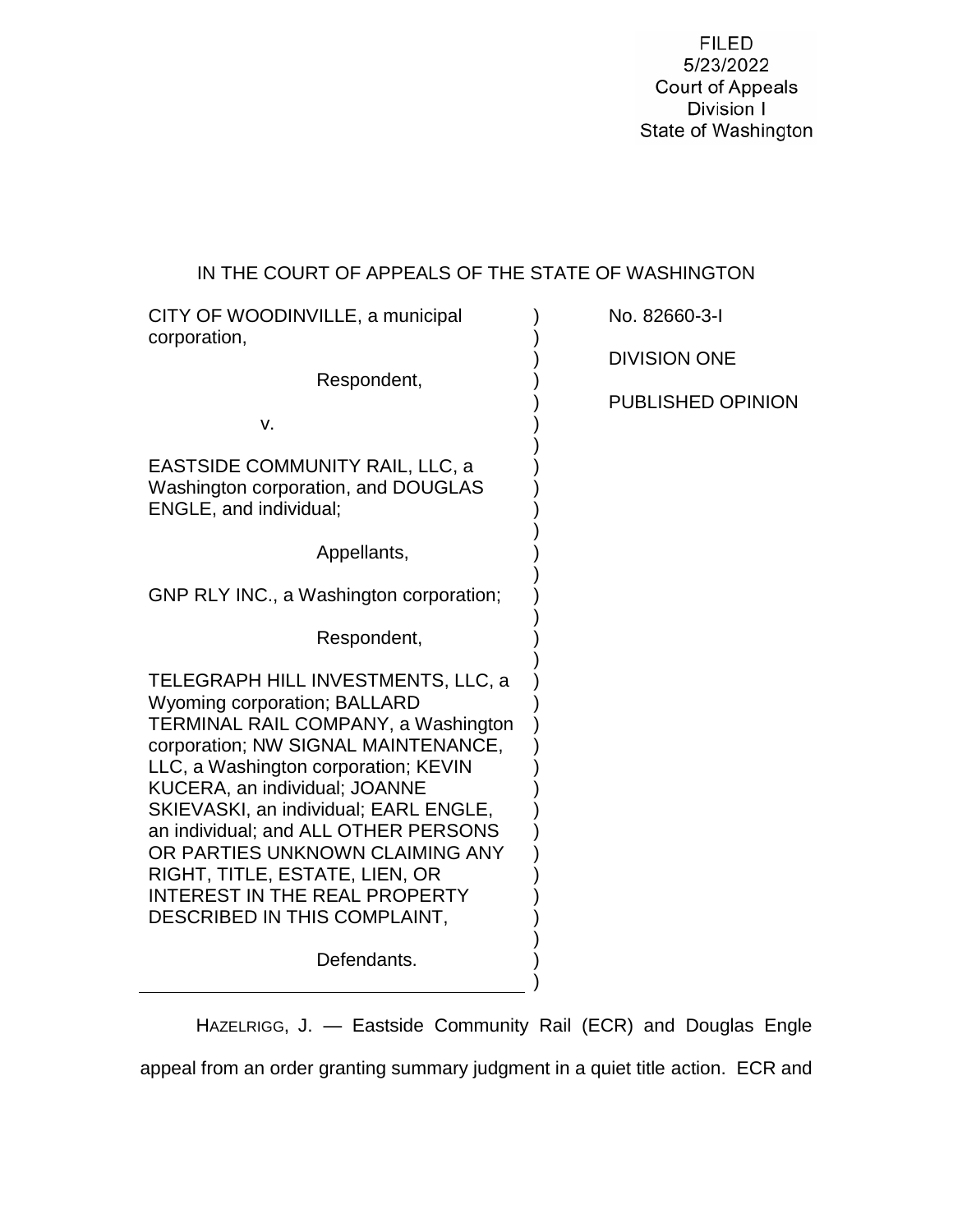$\overline{a}$ 

Engle argue the superior court lacked subject matter jurisdiction, and therefore all orders it entered are void, because federal law preempts state exercise of jurisdiction over claims of ownership of railroad easements. Alternatively, ECR and Engle argue there is no justiciable controversy. Because the superior court properly exercised authority over the justiciable claim, we affirm.

#### FACTS

This appeal arises from a lawsuit the City of Woodinville (City) filed in King County Superior Court to quiet title of a railroad easement. The easement was created in 2009 by BNSF Railway Company, who then conveyed it to GNP Railway, Inc. (GNP). In January 2011, Douglas Engle, who was chief financial officer of GNP at the time, executed a quit claim deed on behalf of GNP conveying the easement to his then-wife and his father. Engle was terminated from his position at GNP that same month. Days later, GNP creditors commenced involuntary bankruptcy proceedings. During the bankruptcy proceedings, the bankruptcy trustee and Engle, now acting on behalf of Eastside Community Rail, LLC (ECR), <sup>1</sup> executed a Record of Transfer, documenting that ECR had purchased the easement from GNP in the bankruptcy, despite the fact that Engle had quitclaimed the easement to his relatives 11 months earlier.

In July 2018, Snohomish County<sup>2</sup> filed several petitions with the Surface Transportation Board (STB) to revoke ECR's ability to operate a railroad on the easement. Eastside Cmty. Rail, LLC—Acquisition & Operation Exemption—GNP

<sup>1</sup> Because Engle acts on behalf of ECR as its sole principal, we refer to the appellants collectively as ECR for clarity.

<sup>&</sup>lt;sup>2</sup> Snohomish County owns title to a portion of land underlying the easement in question.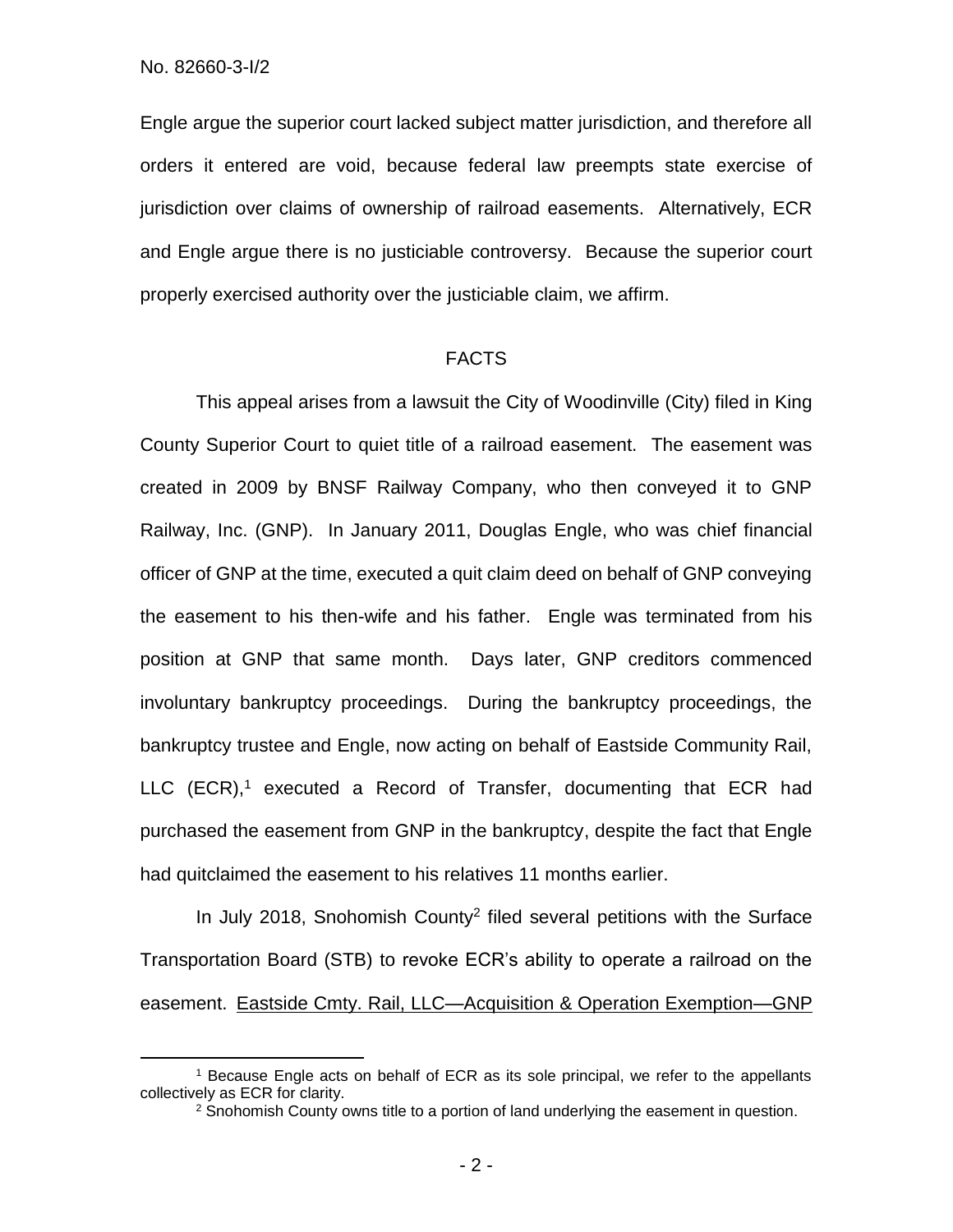Rly Inc. Ballard Terminal R.R. Co., LLC—Lease Exemption—Eastside Cmty. Rail, LLC, Fed. Carr. Cas. (CCH) ¶ 37406, 2018 WL 6579043 at \*1 (U.S. Surface Transp. Bd. Dec. 11, 2018). Snohomish County claimed ECR's "verified notices contained materially false or misleading information about ECR's property interests in an easement over the [railroad line] and are therefore void ab initio<sup>[3]</sup>." Id. The STB denied the petitions to revoke, concluding it could not determine whether the notices contained false information because it could not determine ownership of the easement as "[t]he petitions are based on property, contract, and bankruptcy law issues that should be resolved by an appropriate court." Id. Snohomish County appealed the decision to the United States Court of Appeals, District of Columbia Circuit. Snohomish Cty, Wash. v. Surface Transp. Bd., 954 F.3d 290, 446 U.S. App. D.C. 56 (2020). The D.C. Circuit reversed, holding the STB's decision was arbitrary and capricious because it "fail[ed] to consider whether the notices of exemption were misleading, even if not demonstrably false as a matter of state or federal law." Id. at 301.

On remand, the STB found "ECR's verified notice at issue in this case was materially misleading" and vacated its exemption. Eastside Cmty. Rail, LLC— Acquisition & Operation Exemption—GNP Rly Inc. Ballard Terminal R.R. Co., LLC—Lease Exemption—Eastside Cmty. Rail, LLC, Fed. Carr. Cas. (CCH) ¶ 37,457, 2020 WL 7640412 at \*3 (U.S. Surface Transp. Bd. Dec. 21, 2020). Neither party appealed. The STB issued a subsequent opinion in September 2021 to "provide[] clarification" of its December 2020 decision. Eastside Cmty. Rail, LLC—

 $\overline{a}$ 

<sup>3</sup> From the beginning.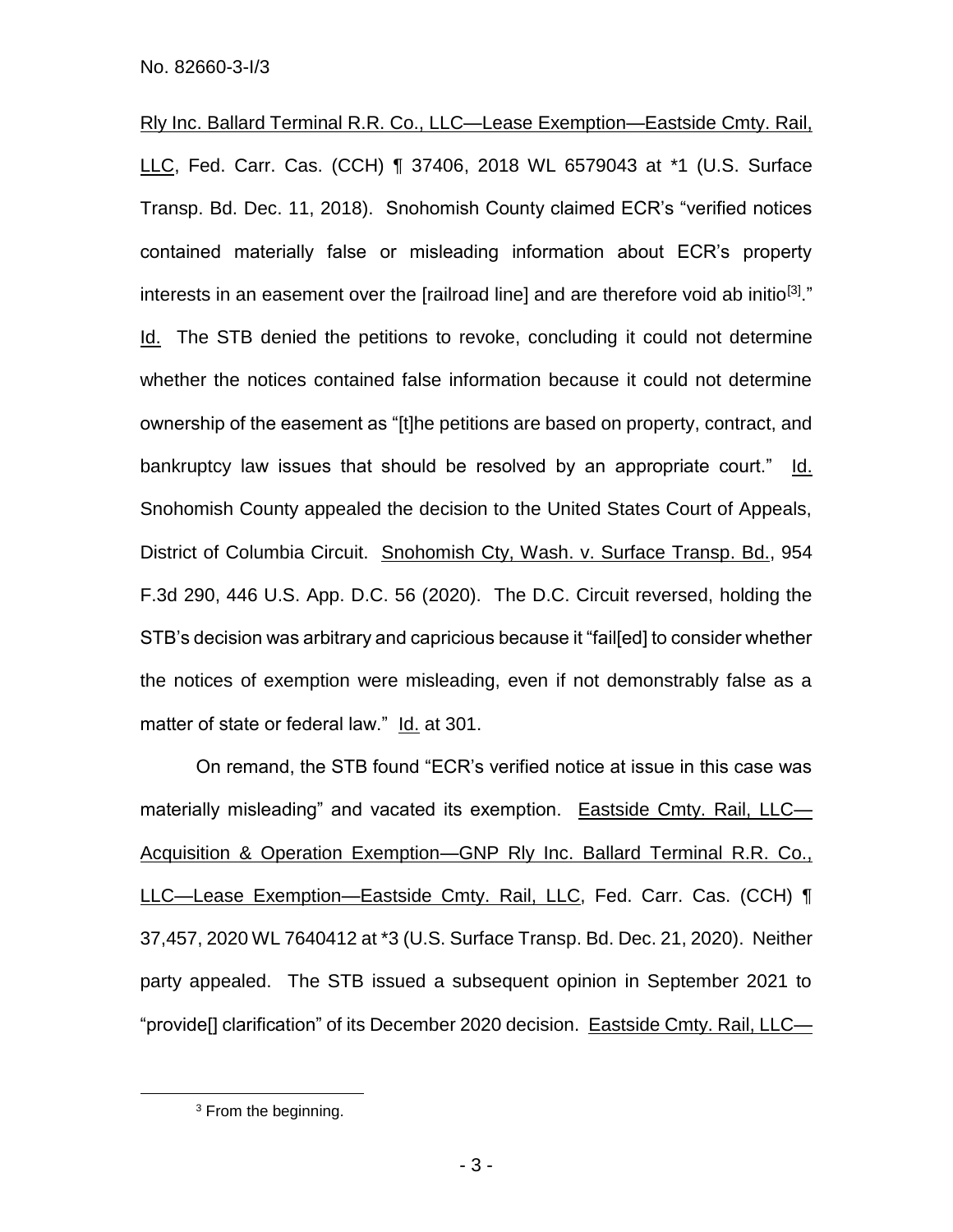Acquisition & Operation Exemption—GNP Rly Inc. Ballard Terminal R.R. Co., LLC—Lease Exemption—Eastside Cmty. Rail, LLC, 2021 WL 4467636 at \*1 (U.S. Surface Transp. Bd. Sep. 27, 2021). Between the STB's December 2020 and September 2021 decisions, Snohomish County alleged ECR and Engle failed to take action to return the rail line to GNP as instructed by the STB. Id. at \*2. It asked the STB to void deeds executed by Engle conveying the line to his father and then-wife, or alternatively to order ECR to reconvey the easement to GNP. Id. The STB ordered ECR "to convey the Line's easement to GNP and certify to the [STB] that they have done so." Id. at \*4.

In light of the STB's 2018 conclusion that ownership of the easement was better determined by an appropriate court applying state property law, which was undisturbed by the D.C. Circuit Court decision, the City brought its 2020 quiet title action in King County Superior Court, rather than to the STB. ECR was largely unresponsive to the City's quiet title claim, which eventually resulted in an order of default. The default order against ECR was later vacated, but the court imposed a monetary sanction. The court also found ECR "failed to timely respond to interrogatories and requests for production . . . and that counsel for them has willfully refused or failed to confer in good faith."

ECR disputed the claim solely on the assertion that the trial court lacked subject matter jurisdiction (SMJ), seeking dismissal on that basis. The parties appear to agree that, due to scheduling issues, ECR's motion challenging the

- 4 -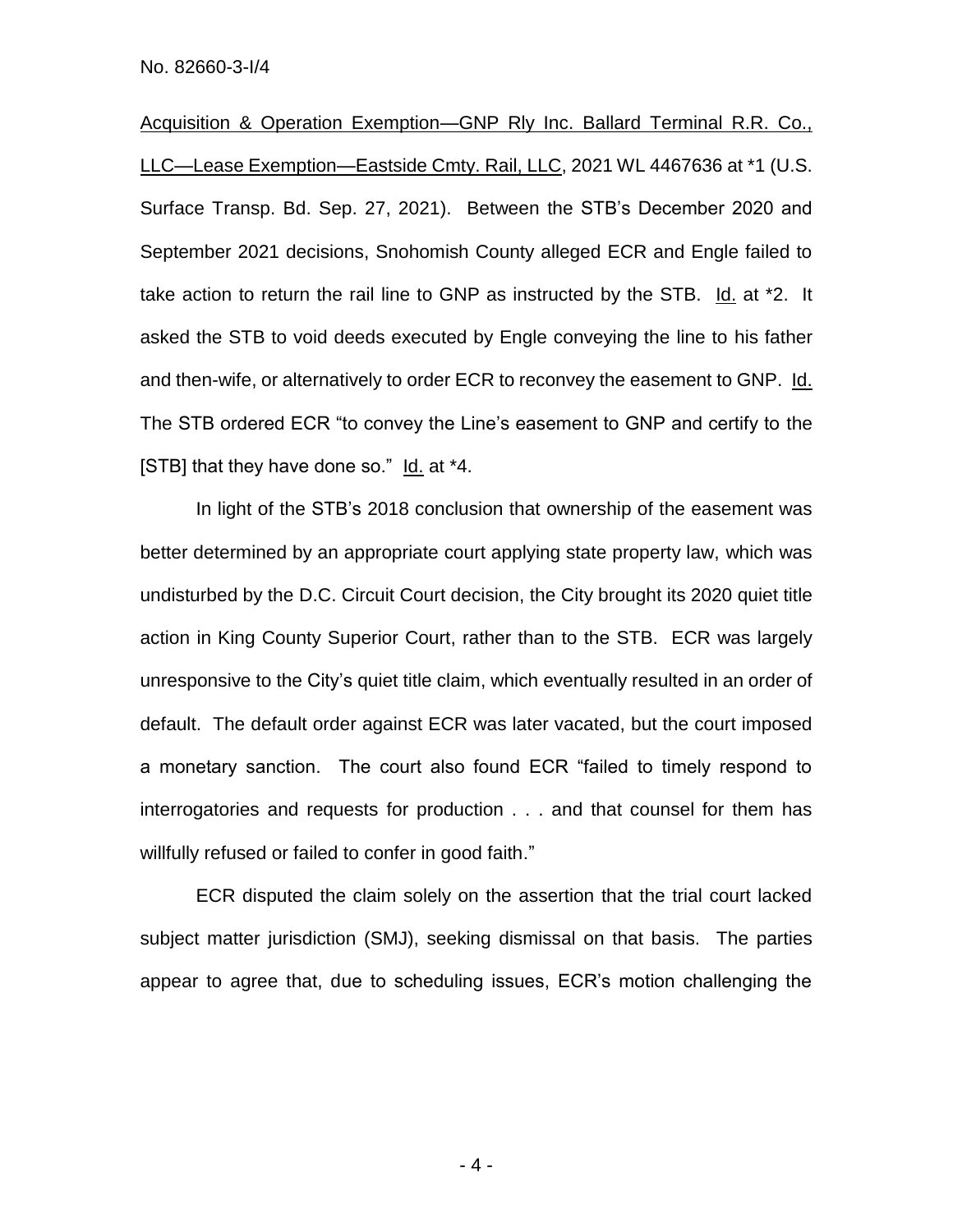$\overline{a}$ 

court's jurisdiction was stricken by the court with instructions for ECR to renote it.<sup>4</sup> ECR did not renote the motion and the trial court never ruled on the challenge to jurisdiction.

The City filed a motion for summary judgment, which was joined by named defendants GNP, NW Signal Maintenance, LLC, and Kevin Kucera. The court granted the motion, finding there was "no genuine issue of material fact as to ECR's and Douglas Engle's lack of legal interest in the Easement." ECR timely appealed.

#### ANALYSIS

This court reviews the question of subject matter jurisdiction de novo. Angelo Prop. Co., LP v. Hafiz, 167 Wn App. 789, 808, 274 P.3d 1075 (2012). ECR's argument, essentially, is that the superior court lacks subject matter jurisdiction over the quiet title action because of federal preemption. It contends federal law allows only the STB to determine ownership of a railroad easement under 49 U.S.C. § 10501.

As the parties noted at oral argument, the concepts of subject matter jurisdiction and preemption overlap but are distinct. If a subject otherwise properly heard by a superior court falls into a set of issues over which the STB has preemptive authority, any exercise of authority by the state court is preempted by federal law. "[S]uperior courts have jurisdiction 'in all cases and of all proceedings in which jurisdiction shall not have been by law vested exclusively in some other

<sup>4</sup> The City references these facts in its briefing to this court, but the record transmitted on appeal is silent as to this aspect of the proceedings. However, the parties agreed to the facts during oral argument.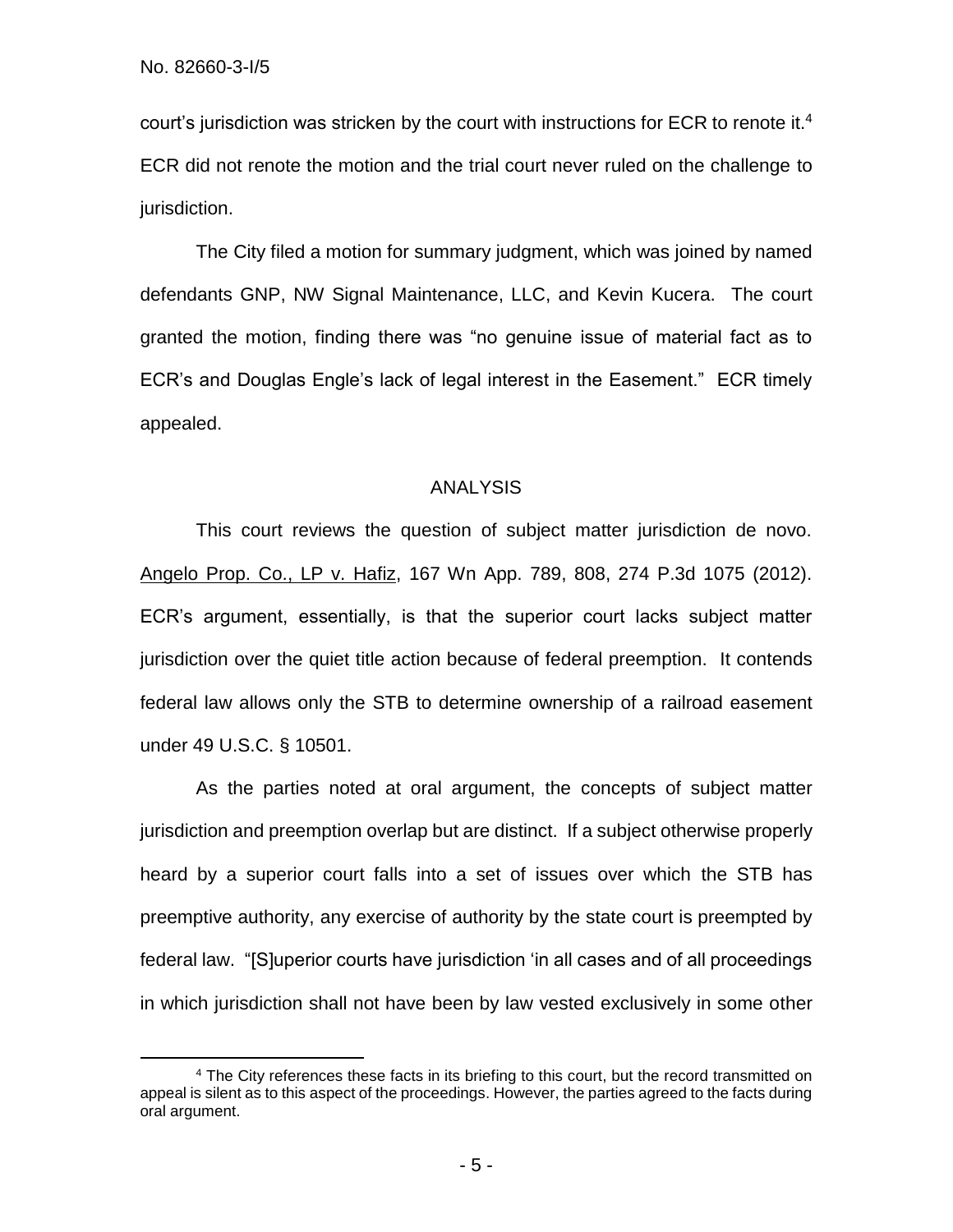court.'" In re Marriage of Weiser, 14 Wn. App. 2d 884, 905, 475 P.3d 237 (2020) (quoting WASHINGTON CONST. art. IV, § 6). RCW 2.08.010 provides that superior courts "have original jurisdiction in all cases in equity, and in all cases at law which involve the title or possession of real property . . . and in all other cases in which the demand or the value of the property in controversy amounts to three hundred dollars." Absent any law that vests exclusive jurisdiction in some other court, the superior court has jurisdiction over a quiet title action.

### I. Superior Court Authority

"Federal law preempts state law when state law operates in a field that is completely occupied by federal law or when state law conflicts with federal law." West v. Seattle Port Comm'n, 194 Wn. App. 821, 830, 380 P.3d 82 (2016). Preemption analysis is guided by Congressional intent. Id. Preemptive intent may be explicit in statutory language or implied. Inlandboatmen's Union of the Pac. v. Dept. of Transp., 119 Wn.2d 697, 701, 836 P.2d 823 (1992). If "Congress expressly withdraws specified powers from a state through a statutory provision," there is express preemption. Beatty v. Wash. Fish & Wildlife Comm'n, 185 Wn. App. 426, 454, 341 P.3d 291 (2015). "We must interpret an express preemption clause narrowly but fairly." Kitsap County v. Kitsap Rifle and Revolver Club, 1 Wn. App. 2d 393, 404, 405 P.3d 1026 (2017). 49 U.S.C. § 10501(b) states in part:

The jurisdiction of the Board over . . . the construction, acquisition, operation, abandonment, or discontinuance of spur, industrial, team, switching, or side tracks, or facilities, even if the tracks are located, or intended to be located, entirely in one State, is exclusive. Except as otherwise provided in this part, the remedies provided under this part with respect to regulation of rail transportation are exclusive and preempt the remedies provided under Federal or State law.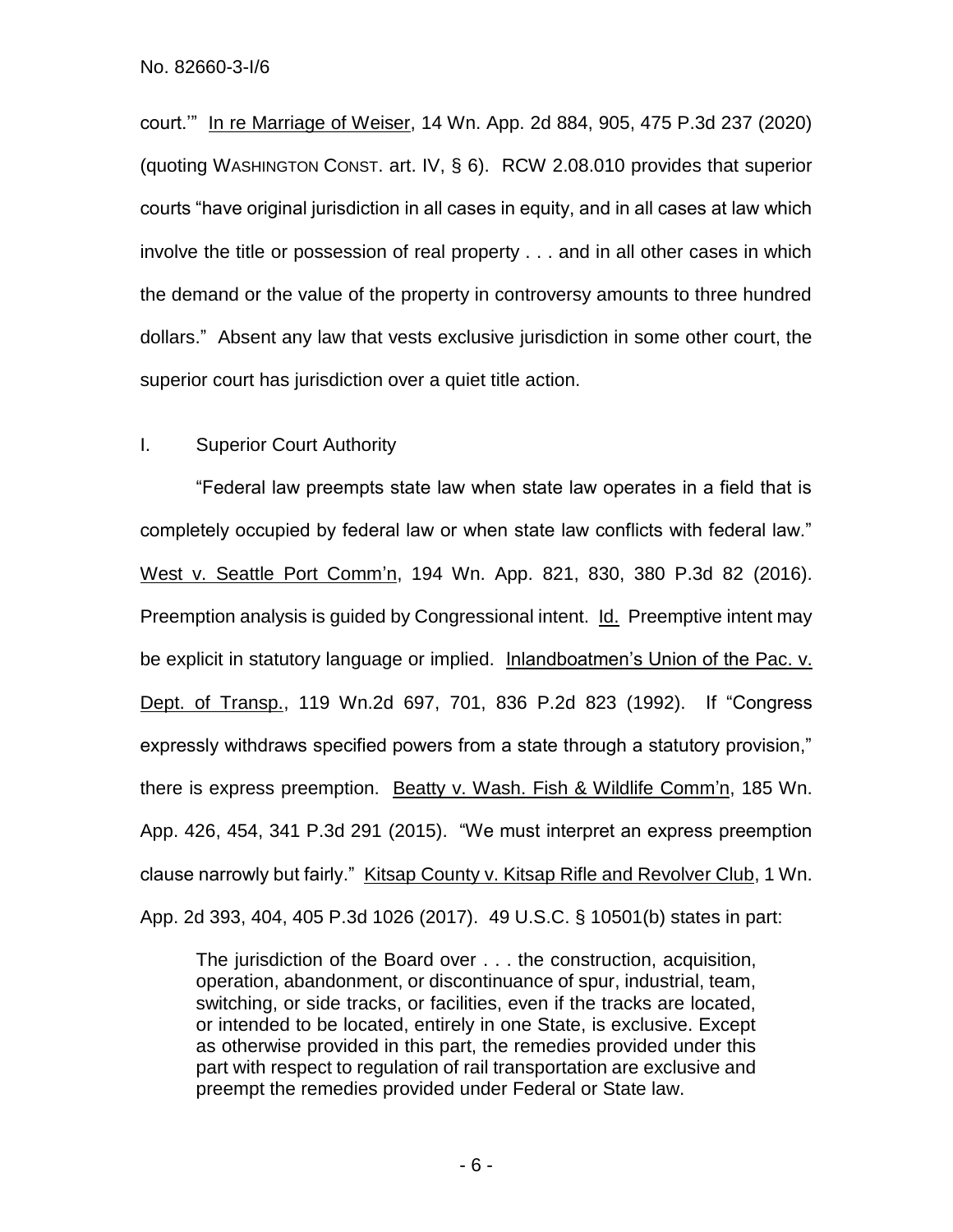$\overline{a}$ 

The STB has reached the question of whether this statutory language preempts state superior courts from hearing quiet title actions involving railroad easements in several cases, including a case involving ECR with nearly identical facts and concerning the very railroad tract at issue here. <sup>5</sup> The STB's opinion stated in part:

ECR has argued in the state appellate court that federal preemption under 49 U.S.C. § 10501(b) bars the state courts from ruling on state property law issues concerning property subject to this agency's licensing proceedings. That argument is clearly incorrect.

Eastside Cmty. Rail, LLC-Acquisition & Operation Exemption-GNP Rly Inc. Ballard Terminal R.R. Co., LLC-Lease Exemption-Eastside Cmty. Rail, LLC, No. 10, 2022 WL 696819, at \*3 (U.S. Surface Transp. Bd. Mar. 7, 2022) (emphasis added.)<sup>6</sup> The STB continued, stating "[a]lthough federal preemption is broad, the Board has consistently held that disputes concerning state contract and property law should be decided by the appropriate courts with expertise in those matters, rather than by the Board[,]" and cited a line of opinions where the STB had declined to reach issues which were "better determined by state court[s]." Id. Specific to ECR's claim before the STB, it held "in this case, a determination regarding the ownership of the Line's easement under state law . . . is appropriately being made in the Washington state courts." Id. The STB explains that it grants "permissive" "acquisition authority," allowing an entity "to acquire a rail line that is part of the interstate rail network." Id. However, "in order to exercise that authority, the party

<sup>5</sup> Snohomish County filed the original petition with the STB to revoke ECR's authority to operate a rail line. The City filed a reply brief in support of Snohomish County in that case.

 $6$  This decision by the STB was released in response to a motion for reconsideration filed by ECR and Engle. *Id.* at \*2. It was issued after ECR submitted its briefing in this appeal.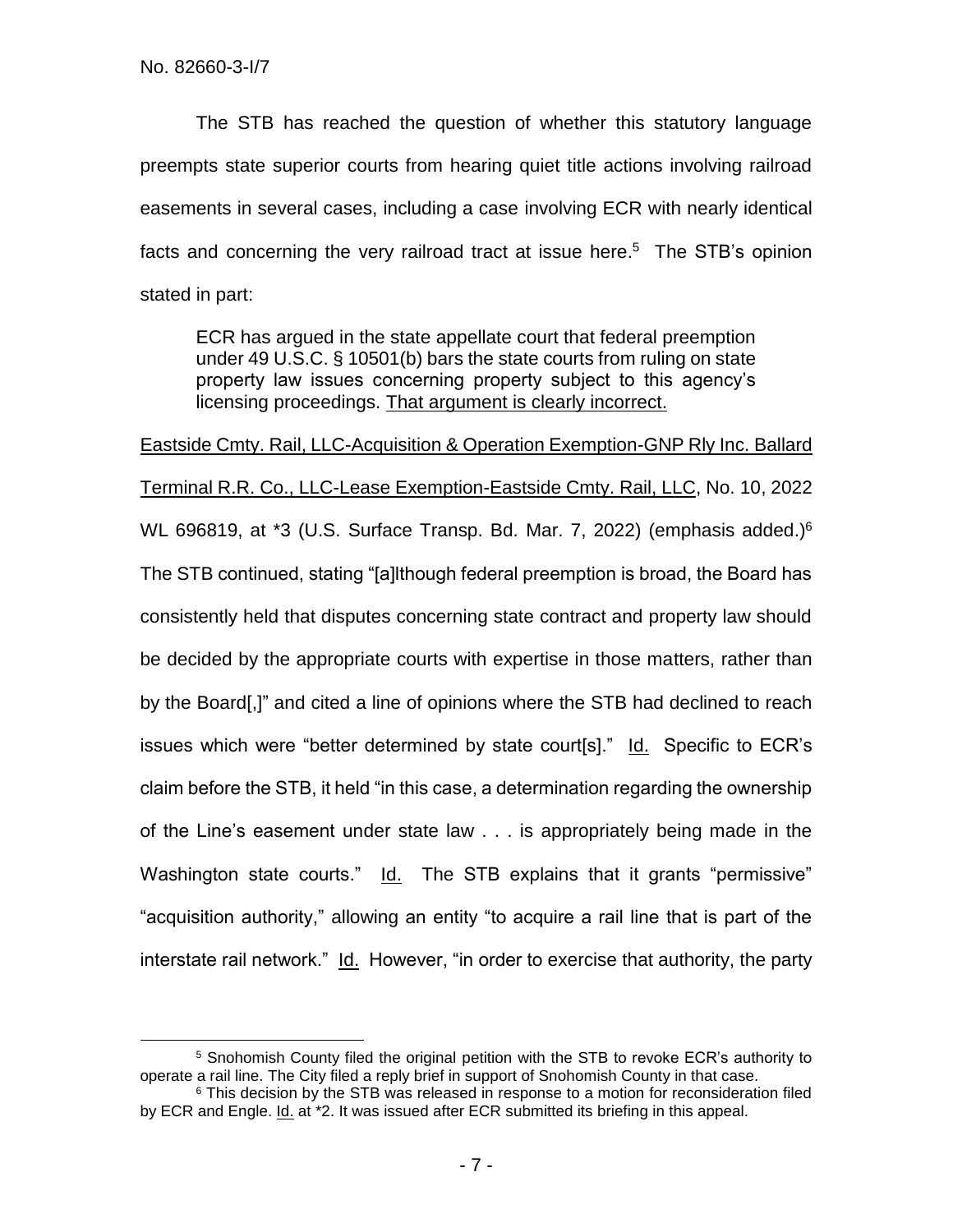No. 82660-3-I/8

also must obtain the appropriate rights under state property and contract law to actually acquire the line." Id. Further, the STB ordered the parties to "file [ ] a copy of any decisions in the state court proceedings within five days of their issuance," and noted it would revisit the matter "[a]fter the state court proceedings have been completed." Id. at \*3. This ordering language is clear direction from the STB to resolve the property claims in state court, which entirely undercuts ECR's argument that the superior court could not hear this matter.

ECR argues the D.C. Circuit opinion declared the STB erred by stating ownership turned on issues of state property law to be determined by a state court. This is simply not true. The Circuit Court reversed based on the STB's failure to address "the separate claim that the notices of exemption were misleading," particularly because "[t]he record before the [STB] contained ample evidence of potential misleadingness, notably the omissions and inconsistencies in Engle's account that [Snohomish County] and others flagged." 954 F.3d at 302. The court stated it "need not decide whether the [STB] permissibly declined to address [Snohomish County]'s arguments about the falsity of Engle's filings," because those claims rested in questions of state property law. Id. The reversal was based entirely on the Circuit Court's conclusion that the STB failed to exercise its discretion and rule on the exemption. It had nothing to do with the STB's conclusion regarding the state court's ability to resolve property or contract claims.

ECR makes much of the concurrence to the D.C. Circuit Court opinion, which "identif[ied] another troubling aspect of the [STB]'s decision: Its insistence that only state courts, or perhaps a bankruptcy court, can decide whether filings

- 8 -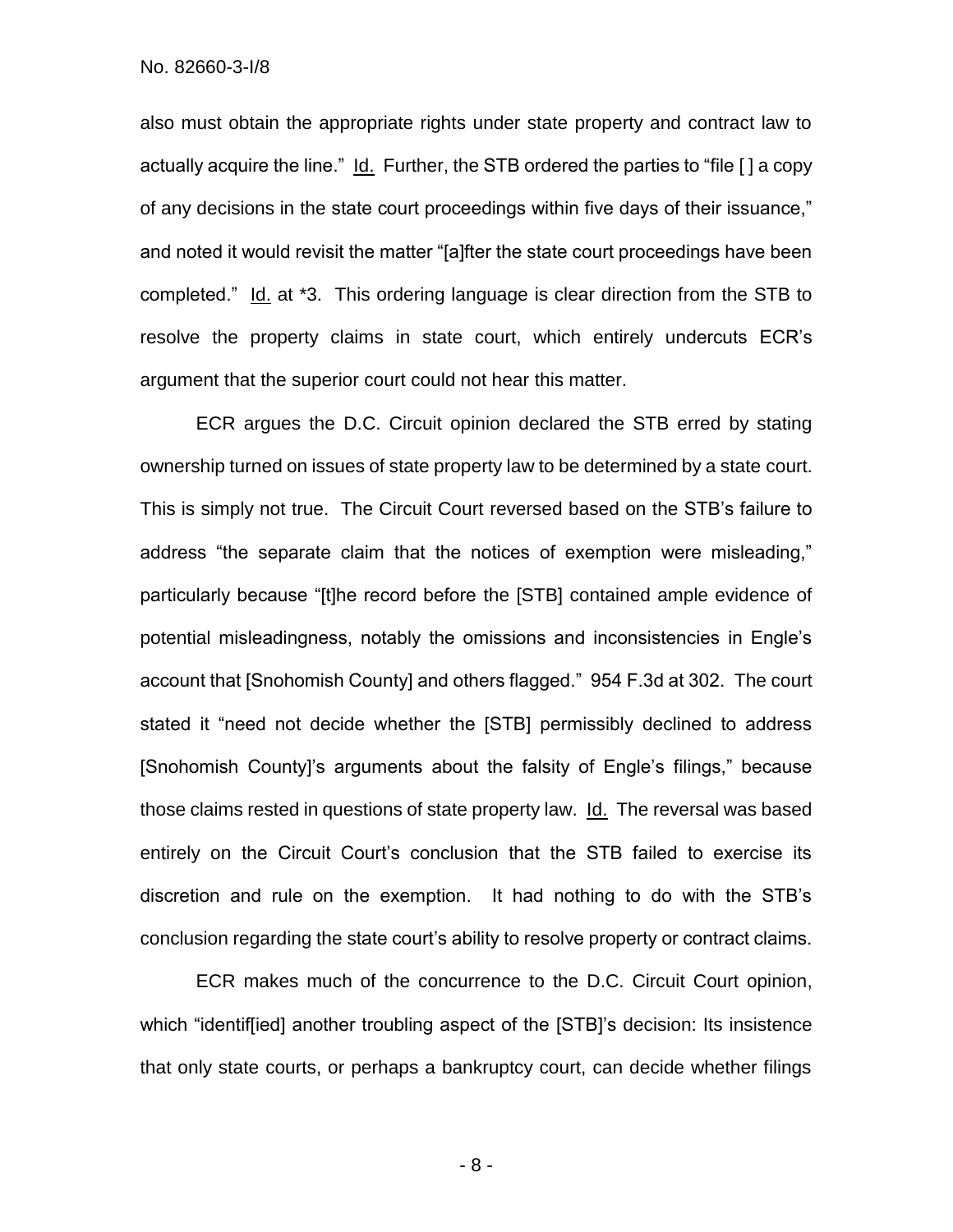submitted to the [STB] were 'false' within the meaning of the [STB]'s own regulation." Id. at 303. (Millett, J., concurring). Even if we were to consider this concurring opinion, the authoring judge is troubled by the [STB]'s purported statements that a state court can determine if a filing is false, not the conclusion that a state court should determine ownership under state property law. The STB opinion clearly holds ownership should be determined by a state court applying state property law, which would necessarily determine if the filing is false by resolving the underlying factual discrepancy. Likewise, the City did not ask the King County Superior Court to determine if ECR's filing was false, but only whether ECR owned the easement. While related, those questions are not the same.

STB decisions and opinions are not binding upon this court, but several federal circuit courts have held they would defer to STB decisions in analyzing preemption. In Adrian & Blissfield R. Co. v. Vill. Of Blissfield, the Sixth Circuit held "the STB was authorized by Congress to administer [49 U.S.C. § 10501] and is therefore 'uniquely qualified to determine whether state law should be preempted by [49 U.S.C. § 10501].'" 550 F.3d 533, 539 (2008) (quoting Emerson v. Kansas City S. Ry. Co., 503 F.3d 1126, 1130 (10th Cir. 2007); accord, Green Mountain R.R. Corp. v. Vermont, 404 F.3d 638, 642 (2d Cir. 2005). Additionally, our state courts have consistently "'accorded great weight'" to an agency's interpretation of an ambiguous statute "'[w]here a statute is within [an] agency's special expertise.'" See, e.g., Port of Seattle v. Pollution Control Hr'gs Bd., 151 Wn.2d 568, 593, 90 P.3d 659 (2004) (alterations in original) (quoting Postema v. Pollution Control Hr'gs Bd., 142 Wn.2d 68, 77, 11 P.3d 726 (2000)). We would be remiss to ignore the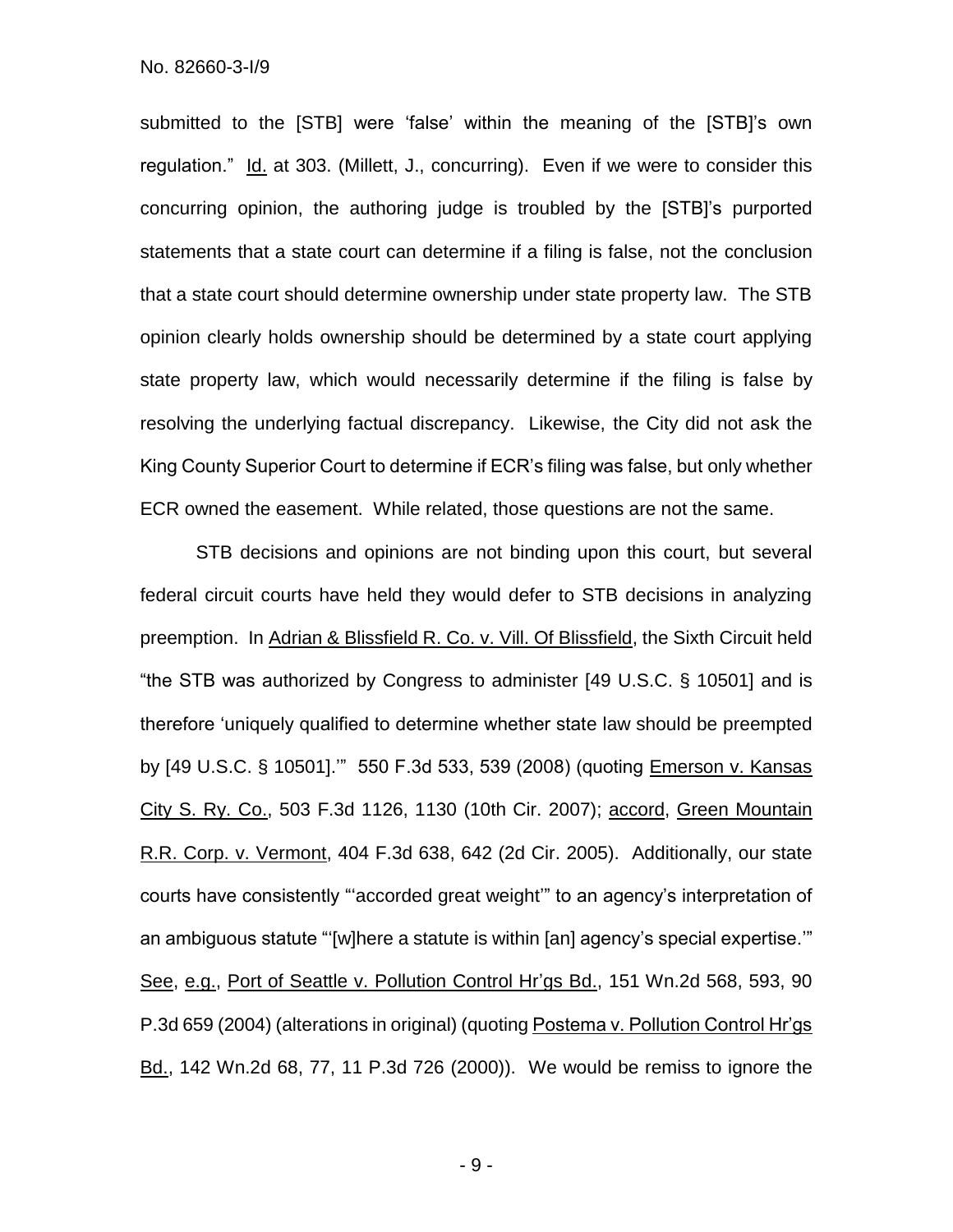No. 82660-3-I/10

STB's explicit and consistent holdings that state courts may properly hear issues of state property law over railroads.

The superior court had subject matter jurisdiction to hear the quiet title claim, and its exercise of authority to hear the present claim was not preempted by federal law.<sup>7</sup>

## II. Justiciability

 $\overline{a}$ 

ECR next argues even if the superior court had subject matter jurisdiction and authority to hear the case, there is no justiciable case or controversy because the City has no claim of ownership to the easement. The City counters that it has standing to bring a quiet title action under RCW 7.28.010 because it owns the land burdened by the easement and under RCW 35A.11.020 because it has statutory authority to regulate use of real property.

RCW 7.28.010 states in part that "[a]ny person having a valid subsisting interest in real property, and a right to the possession thereof, may recover the same by action in the superior court of the proper county . . . to quiet or remove a cloud from the title to real property." To bring a claim, a plaintiff must first demonstrate they are in possession or have a "right to possession of real property." Kobza v. Tripp, 105 Wn. App. 90, 95, 18 P.3d 621 (2001). This right to possession

<sup>&</sup>lt;sup>7</sup> ECR also assigns error to the court's failure to rule on the question of subject matter jurisdiction. While CR 12 requires courts to determine the question of subject matter jurisdiction whenever it is raised by a party, the record before us is less than clear as to the whether ECR effectively abandoned its motion when it failed to renote it after being instructed to do so by the trial court.

Further, as the City noted at oral argument, ECR could have raised its subject matter jurisdiction challenge in response to the City's motion for summary judgment, but did not. Even assuming the trial court erred by failing to rule on the issue, any error is harmless as this court has reached the question and concluded that the superior court had subject matter jurisdiction to hear the case.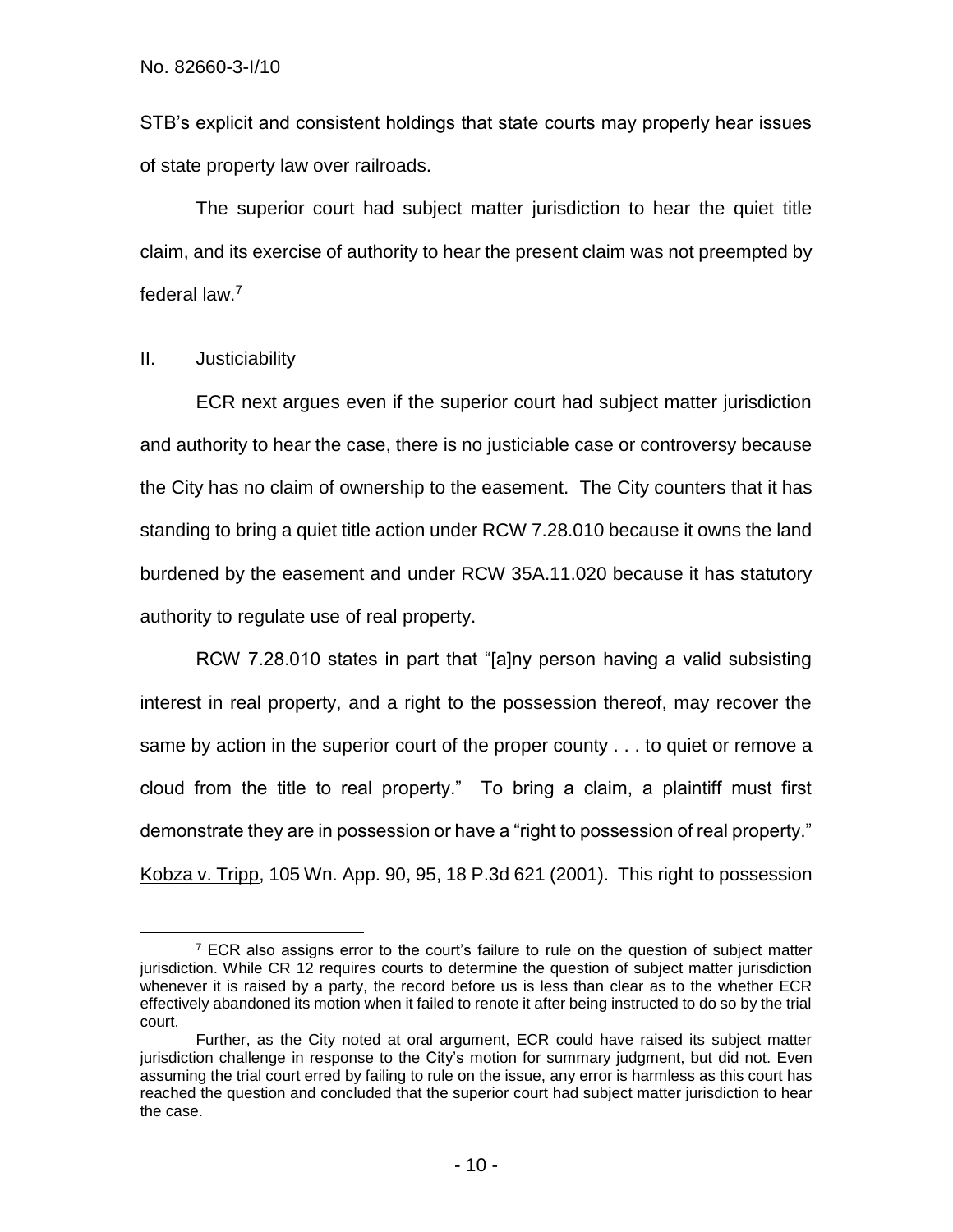allows, for example, "the dominant owner to an easement" to bring a quiet title claim. Kave v. McIntosh Ridge Primary Rd. Ass'n, 198 Wn. App. 812, 819–20, 394 P.3d 446 (2017). A property owner may bring a quiet title action to obtain "an order removing" an encumbrance, or cloud, from the property title. Robinson v. Khan, 89 Wn. App. 418, 421, 948 P.2d 1347 (1998); see also RCW 7.28.010 (Plaintiff may bring an action to "remove a cloud from the title to real property"). "An encumbrance is 'any right to, or interest in, land which may subsist in third persons, to the diminution of the value of the estate of the tenant.'" Robinson, 89 Wn. App. at 421 (quoting Merlin v. Rodine*,* 32 Wn.2d 757, 760, 203 P.2d 683 (1949)). Easements, liens, and servitudes, are encumbrances. Merlin, 32 Wn.2d at 760. This court has held "[t]he word 'cloud' does not denote a hard-edged limitation[,] [i]t is more appropriate to focus on whether the recorded document has any tendency to impair the fee owner's ability to exercise the rights of ownership." Robinson, 89 Wn. App. at 422–23.

Here, the City owns the property burdened by the easement in fee title. This easement creates an encumbrance clouding title of the City's land. Because the property is burdened by an easement, a third person may have a competing interest in the land by allowing it to operate a railroad over the real property, impacting the City's ability to exercise its ownership rights. "'[T]he right to exclude others' is 'one of the most essential sticks in the bundle of rights that are commonly characterized as property." Holmquist v. King County, 192 Wn. App. 551, 561-62, 368 P.3d 234 (2016) (quoting Kaiser Aetna v. United States, 444 U.S. 164, 176, 100 S. Ct. 383, 62 L. Ed. 2d 332 (1979)). The question of ownership of the

- 11 -